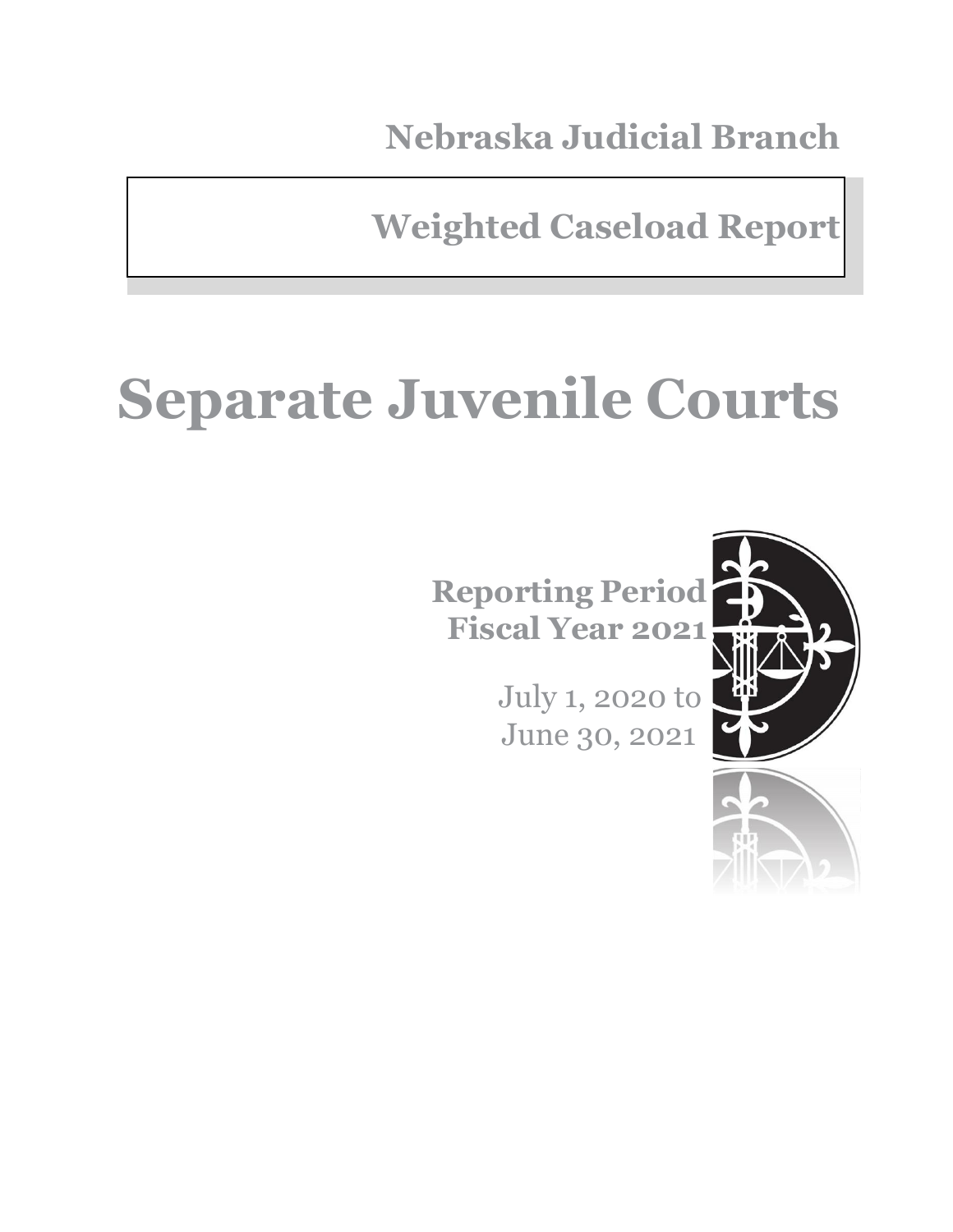### Weighted Caseload Report Nebraska County Courts Weighted Caseload Report

Nebraska has a separate juvenile court in Douglas, Sarpy, and Lancaster counties. Pursuant to Neb. Rev. Stat. § 43-2,119, the Legislature determines the number of separate juvenile court judges who serve in counties which have established a separate juvenile court. An objective assessment of judicial workload allows informed decisions about district boundaries and the number of judges needed to timely resolve the cases in each of the counties that has a separate juvenile court.

To assist in evaluating judicial workloads, Neb. Rev. Stat. § 24-1007(1) requires the Nebraska Administrative Office of the Courts and Probation (AOCP) to compile judicial workload statistics based on caseload numbers weighted by category of case. These weighted caseload statistics are used by the Judicial Branch, the Judicial Resources Commission, and the Legislature to evaluate judicial need, and guide decisions and recommendations on how best to allocate judicial resources across the state.

To ensure the validity, uniformity and accuracy of the AOCP's judicial workload statistics, a statewide judicial time study was conducted in 2019-2020 under the direction and leadership of the National Center for State Courts. For a full description of the judicial time study and the recommended weighting methodology and standards, see *Nebraska Judicial Workload Assessment Final Report* (October 2020) on the Nebraska Supreme Court Website. Because this Weighted Caseload Report utilizes the methodology and standards from the 2020 workload assessment, direct comparison to archived reports is not recommended.

No quantitative judicial workload assessment method, including the weighted caseload method, can determine the exact number of judges needed within each separate juvenile court. But weighted caseload statistics can approximate the number of judges needed to handle the current caseload in the separate juvenile courts. When weighted caseload statistics are examined in conjunction with other important influencing factors it provides an objective and standardized way to assess judicial need and to fairly allocate judicial resources among the separate juvenile courts.



#### **Corey R. Steel | Nebraska State Court Administrator Nebraska Supreme Court Administrative Office of the Courts & Probation**

Rm. 1213 State Capitol | P.O. Box 98910 | Lincoln, NE 68509 T 402.471.3730 | F 402.471.2197 [www.supremecourt.ne.gov](http://www.supremecourt.ne.gov/)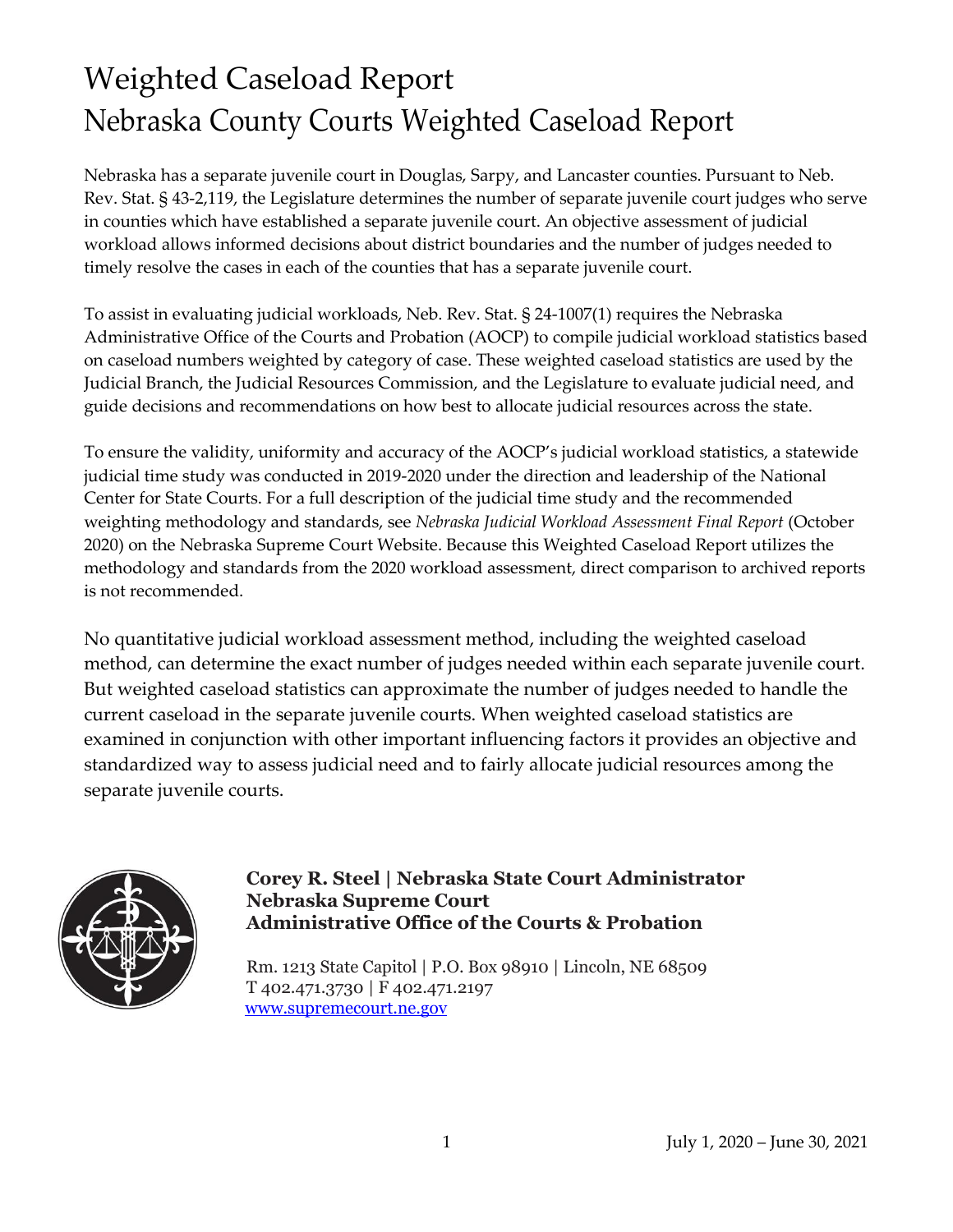### Weighted Caseload Report Separate Juvenile Courts

| <b>Judicial Need Metrics</b>    | Sarpy | Lancaster | Douglas | Total |
|---------------------------------|-------|-----------|---------|-------|
| Juvenile court need for judges: | 1.73  | 2.85      | 5.57    | 10.15 |
| Current number of judges:       |       | $\Delta$  |         |       |
| Workload per judge:             | 0.87  | 0.71      | 0.93    | 0.85  |

Predicted judicial resources need by county Judges Serving the Separate Juvenile Courts **2 nd District – Sarpy, Otoe, Cass County** Vacant (Gendler) O'Neal **3 rd District – Lancaster County** Heideman Ryder Sabata White **4 th District – Douglas County** Brown Daniels Kahler Novak Schuchman Stevens **Douglas** 5.57 Sarpy 1.73 Lancaster 2.85 154,707 260,572 510,311 0 200,000 400,000 600,000 Sarpy Lancaster Douglas Separate Juvenile Court Total Workload Minutes Sum (cases x weight)

2 July 1, 2020 – June 30, 2021